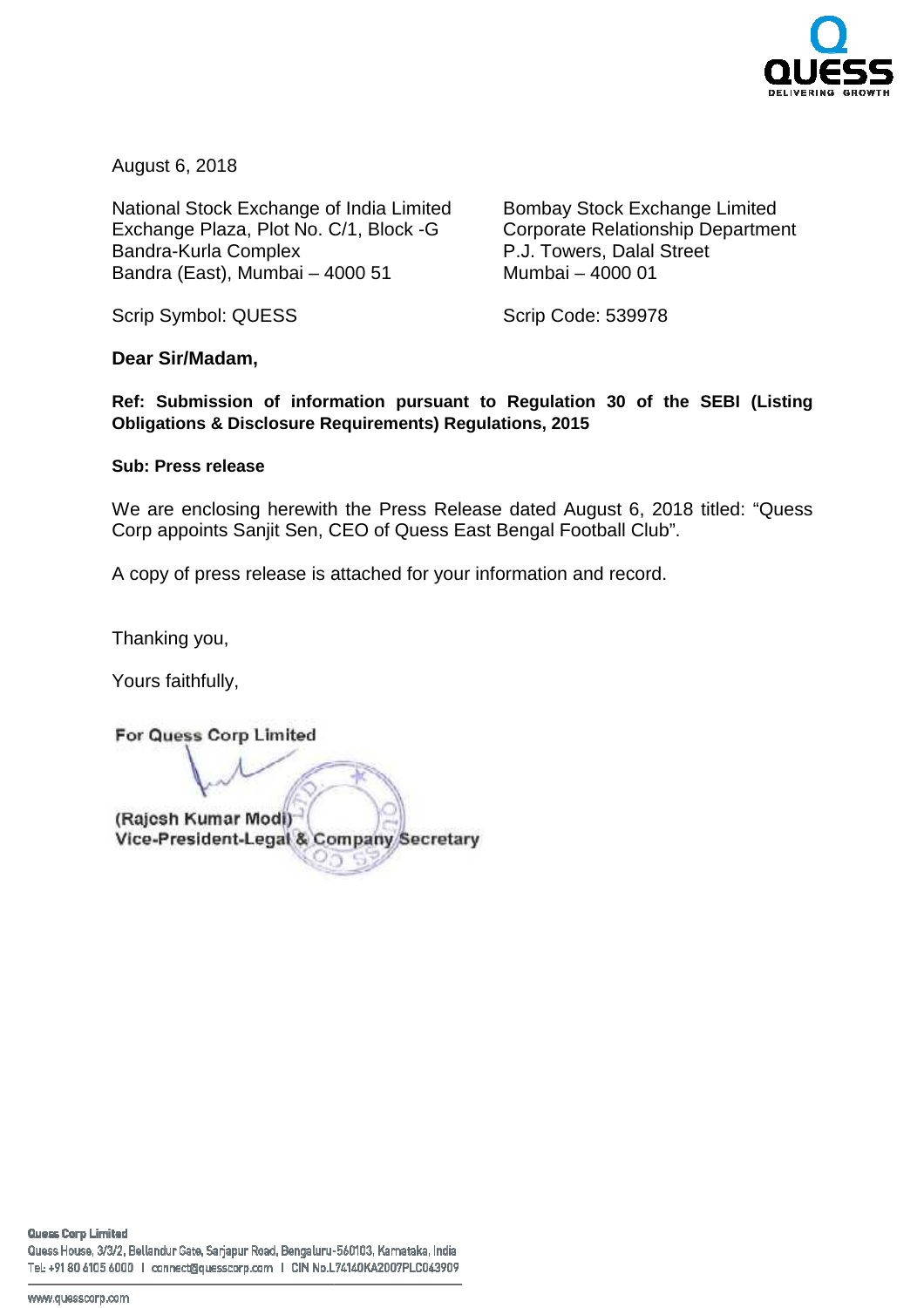

BSE: 539978 I NSE: QUESS I ISIN: INE615P01015 I CIN: L74140KA2007PLC043909 I WWW.QUESSCORP.COM

## **Quess Corp appoints Sanjit Sen, CEO of Quess East Bengal Football Club**

**Bengaluru, India – August 6, 2018:** Quess Corp Limited, India's leading business services provider, recently appointed Sanjit Sen, as CEO of Quess East Bengal Football Club. This appointment comes after the recent partnership agreement between EBFC & Quess to form the new entity, Quess East Bengal FC (QEBFC).

In this role, Sanjit will oversee all investments to enhance the player base & training facilities and building QEBFC as the premium football brand in the country. He will also spearhead initiatives aimed at creating new branding opportunities for QEBFC and tap possibilities of increasing its fan base.

Sanjit, who comes with an overall experience of over 25 years, served as the COO of East Bengal Club in his last assignment and played a significant role in the formation of the JV entity, QEBFC. Over the course of his career, Sanjit has worked in diversified industries including financial services, investment broking, FMCG & retail and was associated with reputed firms such as Tata Capital, B.K. Birla Group, BMA, ILFS, Anagram and Alliance Group. He has donned various hats across business leadership, corporate strategy and advisory functions and has had an exemplary track record in each of them.

Sanjit is a qualified Chartered Accountant and holds professional certifications in Corporate Finance from IIM Kolkata and CRM from MDI Gurgaon.

Commenting on the appointment, Ajit Isaac, Chairman & Managing Director of Quess Corp Ltd said, "Sanjit comes with in-depth understanding of the industry. We have huge trust in his capabilities and working - knowledge of the sports sector. Under his prudent leadership, the team will work towards increasing our participation in various leagues & bringing more laurels to the club & its members. We are delighted to welcome him to Quess and this appointment will contribute to our strategic investment towards development of sports in the country."